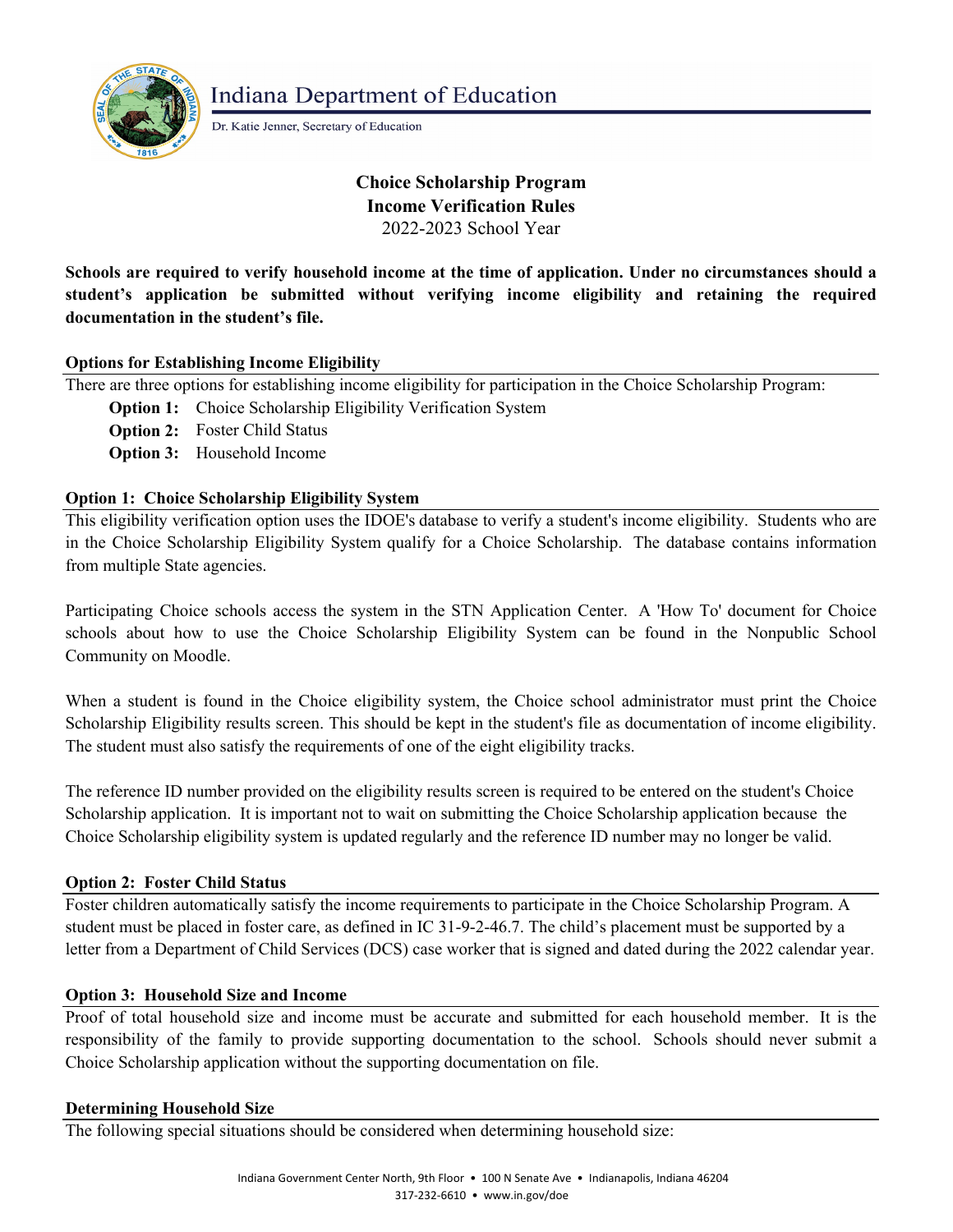# ⦁ **Foster Children and Foreign Exchange Students**

ᛜ Foster children and foreign exchange students are considered to be members of the household in which they reside.

# ⦁ **Divorce or Separation**

- ᛜ Children of divorced or separated parents are part of the household that has 50% or more custody.
- ᛜ When joint custody has been awarded and the child physically changes residence, the child is considered part of the household where s/he resides for the majority of the year.

# ⦁ **Emancipated Child**

ᛜ A child living alone is considered to be a household of one.

# ⦁ **Family Members Living Apart**

- ᛜ Family members living apart on a temporary basis are considered household members.
- ᛜ Family members not living in the household for an extended period of time are not considered members of the household for purpose of determining eligibility, but any money made available by them or on their behalf for the household is included as income to the household.

# ⦁ **Child Attending an Institution**

ᛜ A child who attends, but does not reside, in an institution is considered a member of the household in which the child resides.

# ⦁ **Child Away at School**

ᛜ A child who is temporarily away at school (college or boarding school) is included as a member of the household.

# ⦁ **Child Living with One Parent, Relative, or Friends**

ᛜ In cases where no specific welfare agency or court is legally responsible for the child or where the child is living with one parent, other relatives, or friends of the family, the child is considered to be a member of the household with whom the child resides.

# ⦁ **Deployed Service Personnel**

ᛜ Any member of the armed services who is activated or deployed in support of any military combat operation is counted as a household member.

# **Determining Household Income**

The following types of income must be included in the total household income:

- ⦁ **Earnings from work**
	- ᛜ Wages, salaries, tips, commissions, overtime pay, bonuses
	- ᛜ Income from self-owned business and farms
	- ᛜ Strike benefits, unemployment compensation, and worker's compensation

# ⦁ **Welfare/Child Support/Alimony**

- ᛜ Public assistance payments / welfare benefits
- ᛜ Alimony or child support payments

# ⦁ **Child's Income**

- ᛜ Earnings of a child who is a full-time or regular part-time employee are included
- ᛜ Social Security
- ᛜ Supplemental security income

# ⦁ **Retirement/Disability Benefits**

- ᛜ Pensions, retirement income, veterans' benefits
- ᛜ Social Security
- ᛜ Supplemental security income
- ᛜ Disability benefits

# ⦁ **Other Income**

ᛜ Distributions from retirement or investment accounts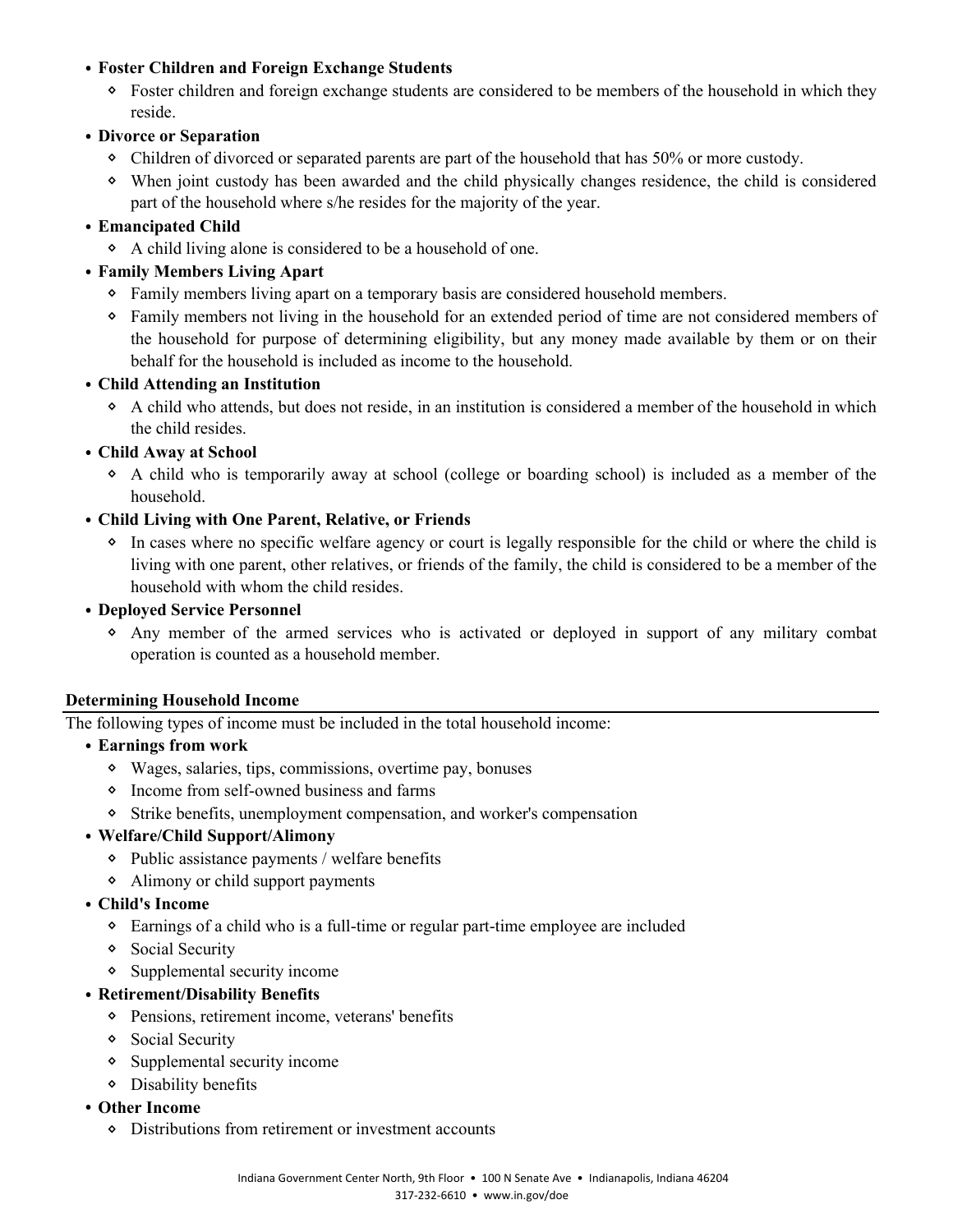- ᛜ Rental income, annuities, and royalties
- ᛜ Interest and dividend income
- ᛜ Inheritance, income from estates, trusts, and/or investments
- ᛜ Regular contributions from persons not living in the household
- ᛜ Cash or investment gifts
- ᛜ Military pay that is not received as a result of the service member's deployment to or service in an area that has been designated as a combat zone
- ᛜ Military pay that is received prior to the service member's deployment to or service in the designated combat zone
- ᛜ Life insurance benefits
- ᛜ Living allowance
- ᛜ Housing allowance

The following types of income are excluded from the total household income:

- ᛜ Payments received for the care of foster children
- ᛜ Student financial assistances provided for the costs of attendance at an educational institution, such as grants and scholarships
- ᛜ Loans, such as bank loans
- ᛜ Value of non-cash benefits
- ᛜ Value of benefits under the Supplemental Nutrition Assistance Program (SNAP) or Food Distribution Program on Indiana Reservations (FDPIR)
- ᛜ Military pay received as a result of the service member's deployment to or service in an area that has been designated as a combat zone
- ᛜ Occasional earnings received on an irregular basis (not recurring, such as payment for occasional baby-sitting or mowing lawns)
- ᛜ Adoption subsidies

#### **Verifying Household Size and Income**

- ⦁ 2021 Federal Tax Return
	- ᛜ The Adjusted Gross Income (AGI) on the 2021 Federal Tax Return should be used to determine income eligibility.
	- ᛜ If members of the same household filed separate 2021 Federal Tax Returns, the AGI and household sizes for each return should be added together to determine the total household income and size and complete the Household Summary Form.
	- ᛜ If the household size on the tax return is not accurate, the parent/guardian must complete the Household Summary Form with supporting documentation.
	- ᛜ If the student applying for the Choice Scholarship is not listed on the tax return, the parent/guardian must complete the Household Summary Form with supporting documentation.
	- ᛜ A copy of the tax return(s) and the Household Summary Form, if applicable, must be kept in the student's file.
- ⦁ Documentation to use in lieu of a 2021 Federal Tax Return
	- ᛜ In situations where the 2021 Federal Tax Return is unavailable, or if an event recognized by the IDOE has